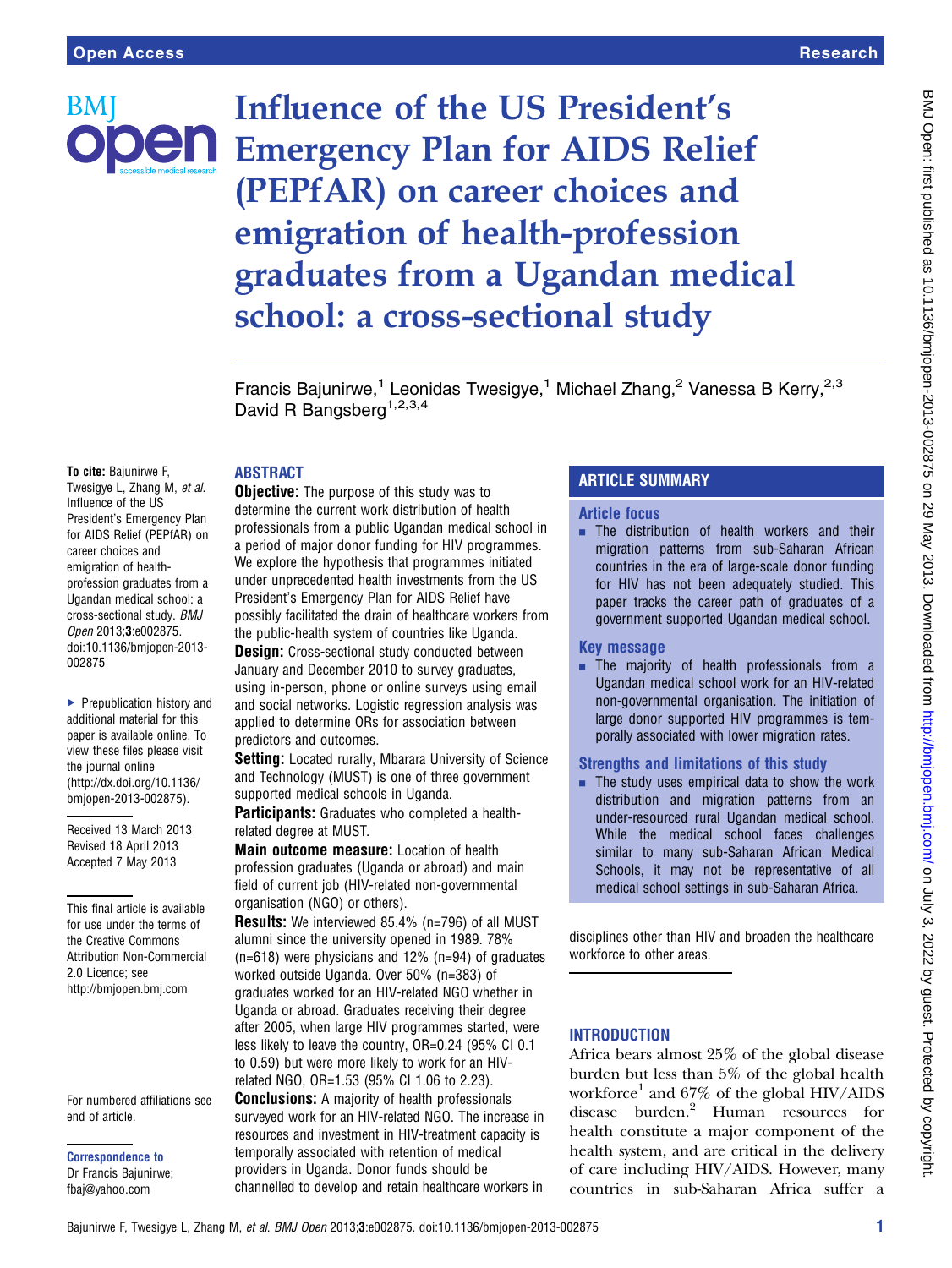severe shortage of healthcare workers. Uganda has been ranked among 57 countries in the world that have a 'critical shortage' of health service providers.<sup>1</sup> Most of the countries that suffer a critical shortage of health workers also have a high burden of HIV.

The US President's Emergency Plan for AIDS Relief (PEPfAR) is the US Government initiative to help save the lives of those suffering from HIV/AIDS around the world.<sup>3</sup> The programme's aim is to expand access to antiretroviral treatment for the millions of HIV-positive patients in need. Launched in 2005, PEPfAR initially targeted 15 focus countries, including Uganda. Augmented by funding from the Global Fund for AIDS, Tuberculosis and Malaria (GFATM) and other sources, PEPfAR supported an explosion of non-governmental organisations (NGOs) specialising in the delivery of HIV care and treatment in the country. These NGOs often offer better working conditions compared with government jobs.<sup>45</sup> For example, opportunities with NGOs include higher salaries, better working conditions or personal benefits. Described as internal brain drain, these opportunities disproportionately attract healthcare workers from the public sector to the private sector, creating a shortage of health workers<sup>6</sup> necessary to deliver critical services in the public-health system. For instance, the WHO mortality statistics of 2008<sup>7</sup> show that the proportionate mortality rates for HIV/AIDS in Uganda were 8% and 34.4% among 0–14 and 15–59-year-olds, respectively, but the proportion of health workers whose primary job is provision of HIV-related services is unknown but thought to be disproportionately large compared with the disease burden. The areas that suffer as a result of this 'brain drain' include primary healthcare such as for maternal and child health or vaccination, as well as in tertiary facility services such as surgery or intensive care.

Shortages of health workers are also further compounded by a high attrition rate of health workers from their native countries to seek employment abroad, known as external brain drain. An estimated US\$ 2 billion have been lost from investment in training doctors in sub-Saharan Africa who are currently working abroad.<sup>8</sup> Uganda is one of the countries in Africa that suffers significant health-worker shortage crisis with 12 doctors/100 000 compared with about  $240/100000$  in the UK.<sup>9</sup> Several studies have explained the medical graduate factors that predict working in rural areas<sup>10–14</sup> but few have addressed the effect of donor funding for HIV on distribution of health workers using empirical data. Therefore, the purpose of this study was to determine the occurrence of three forms of 'brain drain', namely the outmigration, public versus private sector and disproportionate career focus on HIV among Ugandan health workers in the era of major donor funding for HIV by tracking graduates from a public Ugandan medical school in a case study. We explore the hypothesis that programmes initiated under unprecedented health investments from PEPfAR in 2005 have possibly facilitated the drain of healthcare workers from the public-health system of countries like Uganda.

## METHODOLOGY Study setting

Mbarara University of Science and Technology (MUST) is a government institution located 250 km southwest of the capital, Kampala. It was established in 1989 to address the deficit of health workers in Uganda and by the start of 2010, 932 medical alumni had graduated from the University. The medical school offers a community-based medical education curriculum and awards degree courses in medicine, medical laboratory science, nursing and pharmacy. Applicants to medical school typically matriculate after completing high school. The medical degree training lasts 5 years and all other courses last 4 years. On completion of the medicine, pharmacy or nursing degree, the trainees are required to undertake an additional year for internship training before the graduate can work independently. For the physicians, a Master's degree is a form of specialisation and is comparable to a residency programme in the USA.

# Eligibility criteria

The participants were alumni of MUST's Faculty of Medicine which includes graduates from medicine, nursing, pharmacy and medical laboratory sciences. The alumni were eligible to participate if they had completed their degree at MUST at least 1 year prior to the interview. The study excluded graduates since January 2010 as most of them were either undergoing or waiting to start their internship training at the time of this survey.

# Data collection

Between January and December 2010, we conducted a cross-sectional survey among the alumni of MUST who had graduated since the university's start in 1989. We obtained the annual lists of graduates from the Academic Registrar's office. First, we contacted the alumni on these lists whose phones or emails were easily available. These graduates provided additional contacts for their classmates. The process was repeated using the social network theory similar to that described by Dovlo and Nyonator<sup>15</sup> until all contacts on a class list were obtained. Each individual contacted was either interviewed or provided with an online link via email to a structured questionnaire. Interviews lasted approximately 20 min and were conducted face-to-face or over the telephone. The questionnaire was also made generally available electronically online on social networking websites.

We collected data on demographics, postgraduate training since degree completion at MUST, current field of work (HIV-specific NGO or others) and geographic location (abroad or in Uganda). We also asked about factors that prompted graduates to leave or stay in the country ('push' and 'pull' factors, respectively). The questionnaire included a choice list of possible reasons for migration and respondents were allowed to select all the reasons that applied to them. Death of an alumnus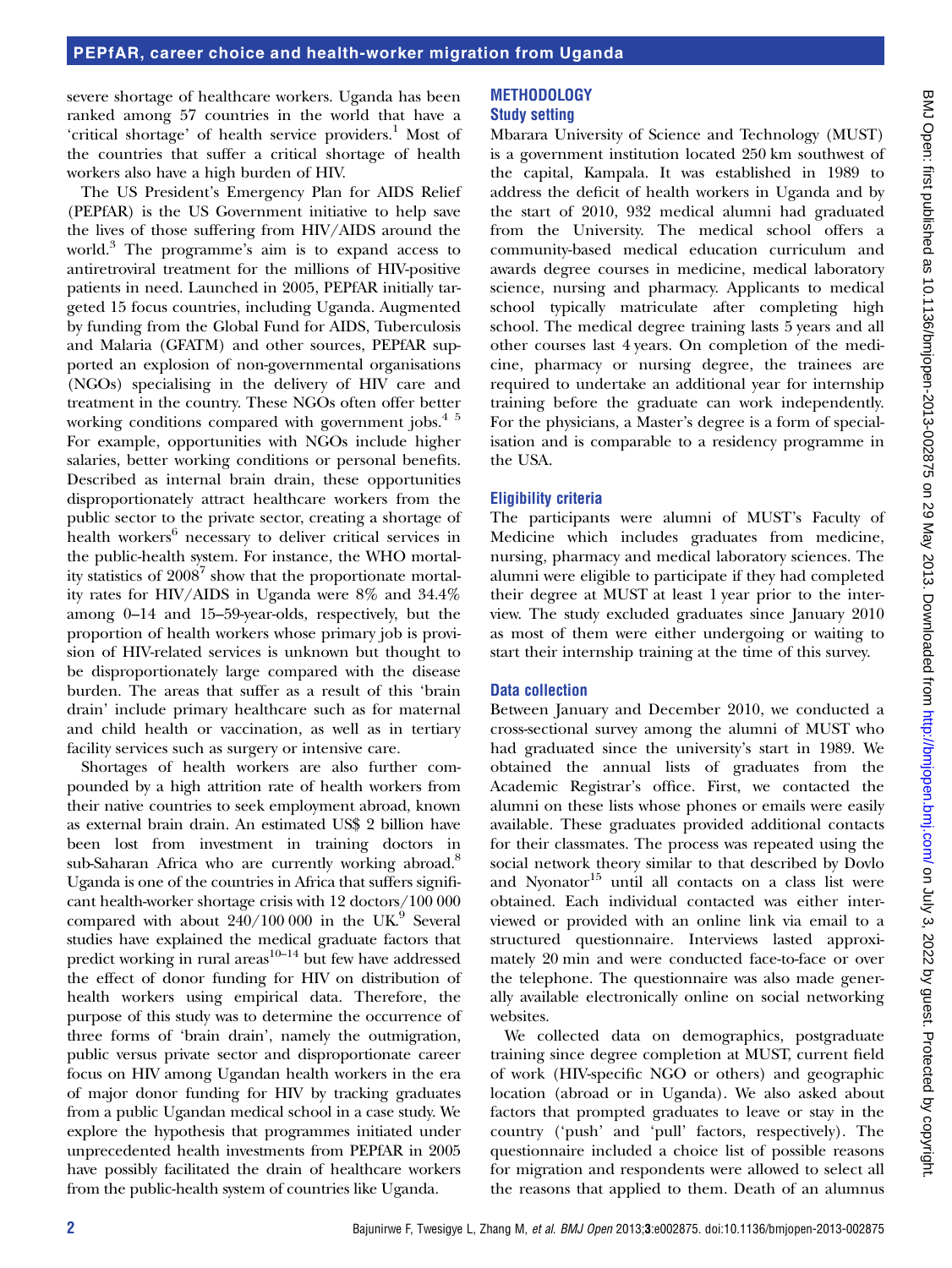was determined by information from a classmate and death was confirmed when information was obtained independently from at least two classmates.

The study was approved by the Institutional Review Board at MUST and the Uganda National Council of Science and Technology.

## Data analysis

We calculated the percentages for categorical variables such as gender, degrees earned, work location at an HIV-related NGO and working outside Uganda. We performed logistic regression analysis to determine the ORs for the association between predictor variables and working for an HIV-related NGO or being outside the country. We compared graduates of before and after 2005, when the PEPfAR and other large HIV-donor programmes started, to determine whether graduates after 2005 were more likely to work for HIV-related NGOs. We reported the crude and adjusted ORs (and 95% CIs) as the measures of effect for these associations. All analyses were performed using STATA V.11 (College Station, Texas, USA).

## RESULTS

#### Baseline characteristics

By January 2010, a total of 932 alumni had graduated from MUST Medical School. Seven hundred and ninetysix graduates (85.4%) responded to our questionnaire. Twelve (1.3%) of the 932 alumni had died since graduation. One hundred and five graduates or 13.2% responded online and they were more likely to be outside Uganda compared with those who were interviewed  $(47\%$  vs  $6.5\%$ , respectively,  $p<0.001$ ). The majority of respondents were male at 527 (66.9%), as shown in table 1. The largest number of graduates in the cohort was between ages 25 and 29.9 (30.5%), followed by 26.2% of graduates between ages 30 and 34.9 years. A large majority (78.2%; n=618) of respondents were doctors. At least 33% (n=249) of all respondents had earned a Master's degree after their first degree at MUST. The mean number of years since graduation was 6.9 years (median 6 and IQR of 7 years).

#### Emigration rates

Overall, 94 (12%) respondents had left the country at the time of their interview. The most frequented destination countries for these alumni were the USA (24.5%, n=23), the UK (17%, n=16), Southern Sudan (13.8%, n=13) and South Africa (5.3%, n=5). Seventy-four of the 94 alumni that had left the country (78.7%) answered whether they planned to return to Uganda soon. Thirty-eight (51.3%) reported that they planned to return soon to work in Uganda while the rest did not have plans to return to Uganda soon.

Table 1 Demographic characteristics of health-professional graduates from Mbarara University of Science and Technology

| <b>Characteristics</b>                                                                         | N(%)       |
|------------------------------------------------------------------------------------------------|------------|
| First degree at MUST for respondents                                                           |            |
| Medicine                                                                                       | 618 (78.2) |
| <b>Nursing</b>                                                                                 | 88 (11.1)  |
| <b>Medical laboratory</b>                                                                      | 68 (8.6)   |
| Pharmacy                                                                                       | 22(2.1)    |
| Total                                                                                          | 796        |
| Gender                                                                                         |            |
| Female                                                                                         | 261 (33.1) |
| Male                                                                                           | 527 (66.9) |
| Age categories (years)                                                                         |            |
| Less than 25                                                                                   | 14(1.8)    |
| $25 - 29.9$                                                                                    | 241 (30.5) |
| $30 - 34.9$                                                                                    | 207 (26.2) |
| $35 - 39.9$                                                                                    | 136 (17.2) |
| 40 and above                                                                                   | 96 (12.2)  |
| Did not answer                                                                                 | 96 (12.2)  |
| Median number of children (IQR)                                                                | 1(2)       |
| Median years since graduation (IQR)                                                            | 6(7)       |
| <b>Marital status</b>                                                                          |            |
| Single                                                                                         | 276 (36.6) |
| Living with partner                                                                            | 35(4.6)    |
| <b>Married</b>                                                                                 | 440 (58.3) |
| Divorced/widowed                                                                               | 4(0.5)     |
| Current highest qualification                                                                  |            |
| Bachelor's                                                                                     | 488 (65.5) |
| Master's                                                                                       | 249 (33.4) |
| PhD                                                                                            | 5(0.7)     |
| Other                                                                                          | 3(0.4)     |
| Year of graduation                                                                             |            |
| 2005 or before                                                                                 | 455 (58.3) |
| <b>After 2005</b>                                                                              | 325(41.7)  |
| Source: a 2010 survey of 796 graduates of Uganda's MUST since<br>1989.<br>$\sim$ $\sim$ $\sim$ |            |

MUST, Mbarara University of Science and Technology.

## Work settings of alumni

The majority of alumni (65%; n=510) worked for an NGO or a private organisation. At least 50% of the alumni were working specifically for an HIV-related NGO (table 2). Fifteen per cent of respondents (n=119) reported that they did not spend any time at all on HIV-related activities versus 42% of respondents (n=314) who reported spending at least 50% of their time on HIV-related work. Of note, 33.2% of the respondents currently working in Uganda in the country reported their intention to leave Uganda in the near future if opportunities presented themselves.

#### Reasons for migration

The most common 'push' factors for leaving Uganda were: insufficient pay (96.9%), better employment opportunity (95.1%), insufficient training opportunities  $(88.6\%)$ , poor infrastructure  $(86.1\%)$  and insufficient technical or diagnostic facility (81.3%). The most commonly cited 'pull' factors are shown in table 3 and were: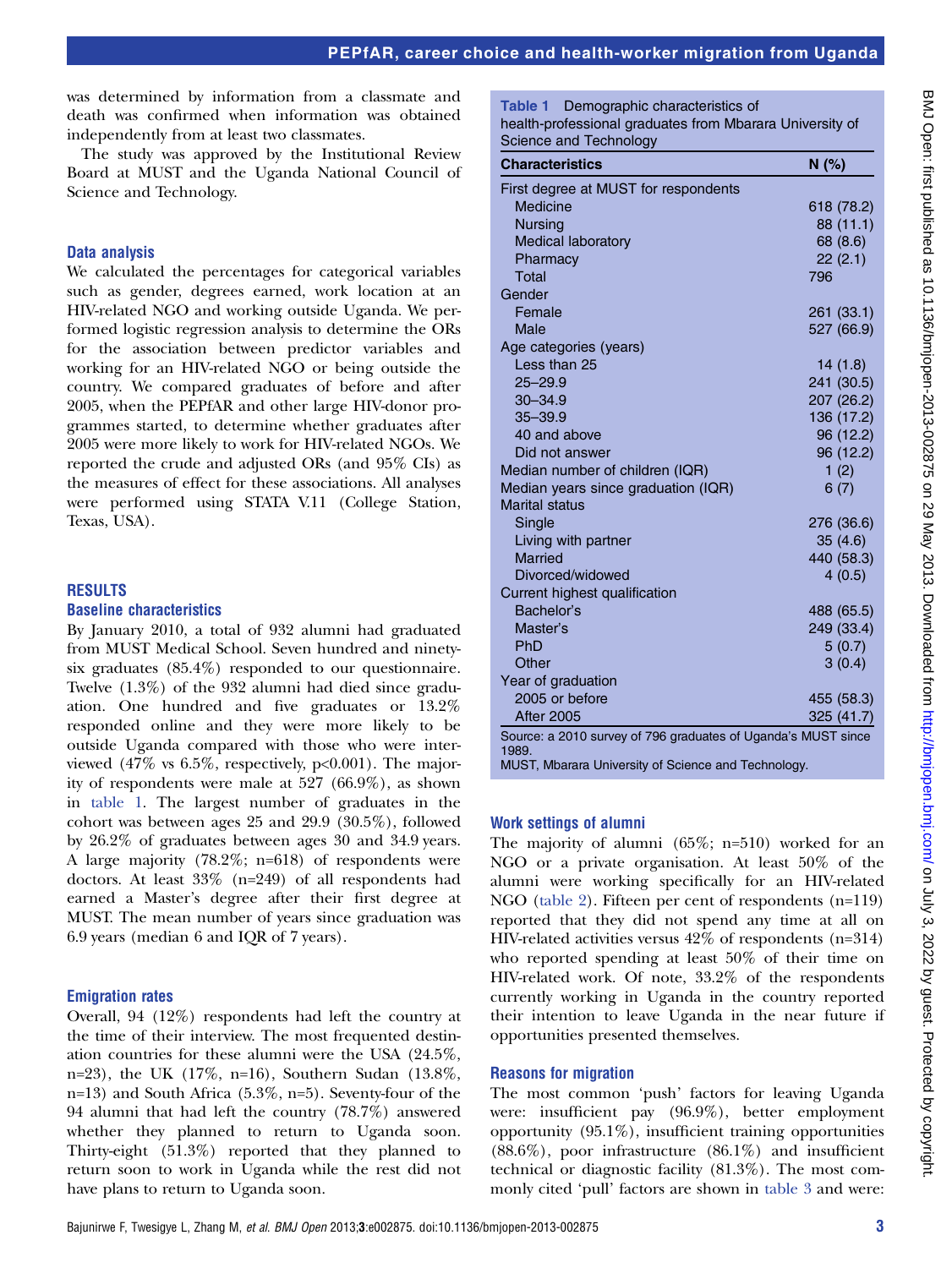Table 2 Employment characteristics of health-professional graduates from Mbarara University of Science and Technology

| <b>Characteristic</b>                                                 | N(% )      |  |  |  |
|-----------------------------------------------------------------------|------------|--|--|--|
| Current employment type                                               |            |  |  |  |
| Government                                                            | 270 (34.6) |  |  |  |
| NGO or private                                                        | 510 (65.4) |  |  |  |
| <b>HIV-related NGO</b>                                                | 383 (50.7) |  |  |  |
| Effort dedicated to HIV                                               |            |  |  |  |
| None                                                                  | 119 (15.8) |  |  |  |
| Less than $50\%$                                                      | 317 (42.2) |  |  |  |
| At least 50%                                                          | 314 (42.0) |  |  |  |
| Donor programme not HIV related                                       | 169 (22.5) |  |  |  |
| <b>Emigration status</b>                                              |            |  |  |  |
| Currently in Uganda                                                   | 687 (87.9) |  |  |  |
| Plan to leave country                                                 | 228 (33.2) |  |  |  |
| Internship in Uganda                                                  | 694 (90.9) |  |  |  |
| Source: a 2010 survey of 796 graduates of Uganda's MUST since<br>مممد |            |  |  |  |

1989. MUST, Mbarara University of Science and Technology; NGO, non-governmental organisation.

the desire to stay with an extended family (56.9%), raising children in an indigenous culture (53.2%) and a desire to live in an indigenous culture (44.1%).

## Predictors of migration and work at an HIV-related NGO

At least 15% of the health professionals who graduated in or before 2005 were living outside the country compared with 7.8% among those graduating after 2005 ( $\chi^2$  1 degree of freedom=9.2, crude OR=0.46, p=0.002). Graduates after 2005 were less likely to leave the country compared with those who graduated before the same year even after adjusting for gender and age (adjusted OR=0.24 95% CI

0.10 to 0.59). Also, graduates with a Master's and/or PhD degree were more likely to leave the country (adjusted OR=3.1, 95% CI 1.54 to 6.49) compared with those without these advanced degrees. Gender and course undertaken at MUST were not significant predictors of migration (table 4).

Graduates after 2005 were 50% more likely to work at an HIV-related NGO compared with those graduating before the same year (adjusted OR=1.53, 95% CI 1.06 to 2.23). Health professionals in the Medical Laboratory sciences were more likely to work at these NGOs compared with others, and graduates with a Master's and/or PhD degree were less likely to work for HIV-related NGOs (adjusted OR=0.58, 95% CI 0.41 to 0.83), but women were more likely to work at the NGOs compared with men.

# **DISCUSSION**

In a survey of 796 graduates of a rural Ugandan medical school, we found that 12% (n=94) emigrated over an 18-year time period. Ninety-four alumni worked outside Uganda. The majority of respondents who remained in Uganda worked for an HIV-related NGO. Graduates after 2005 were less likely to leave the country compared with those graduating earlier. Insufficient pay and better employment opportunities were the strongest push factors cited by all respondents.

The rate of emigration from Uganda, a cumulative 12% over the 18-year lifespan of the MUST medical school, is lower than that implied by anecdotal reports, which suggest that a significant proportion of Ugandan physicians work outside the country. Very few studies have provided empirical data on the migration of health workers at the country level. One such study, however,

Table 3 Self-reported belief about push and pull factors among health-professional graduates (n=796) of Uganda's MUST, 2010

|    | <b>Push factor</b>                                                                                                           | $N$ (%) of respondents who believe factor<br>contributes highly to migration |
|----|------------------------------------------------------------------------------------------------------------------------------|------------------------------------------------------------------------------|
|    | Insufficient pay                                                                                                             | 738 (96.9)                                                                   |
| 2  | Better employment opportunity                                                                                                | 722 (95.1)                                                                   |
| 3  | Insufficient training opportunities                                                                                          | 674 (88.6)                                                                   |
| 4  | Poor infrastructure                                                                                                          | 655 (86.1)                                                                   |
| 5  | Insufficient technical/diagnostic facility                                                                                   | 616 (81.3)                                                                   |
| 6  | Insufficient access/supply of medication                                                                                     | 587 (77.3)                                                                   |
|    | Personal safety                                                                                                              | 556 (73.2)                                                                   |
| 8  | Family previously emigrated                                                                                                  | 493 (65.1)                                                                   |
| 9  | Poor local educational opportunities for children                                                                            | 464 (61.4)                                                                   |
| 10 | Greater public health impact                                                                                                 | 370 (49.1)                                                                   |
| 11 | <b>High Patient volume</b>                                                                                                   | 269 (48.6)                                                                   |
|    | Pull factor                                                                                                                  | $N$ (%) of respondents who believe factor                                    |
|    |                                                                                                                              | contributes highly to staying in their home country                          |
|    | Extended family                                                                                                              | 432 (56.9)                                                                   |
| 2  | Raising children in indigenous culture                                                                                       | 402 (53.2)                                                                   |
| 3  | Living in indigenous culture                                                                                                 | 335(44.1)                                                                    |
|    | Source: a 2010 survey of 796 graduates of Uganda's MUST since 1989.<br>MUCT Magnesia University of Colombia and Taplace lagu |                                                                              |

MUST, Mbarara University of Science and Technology.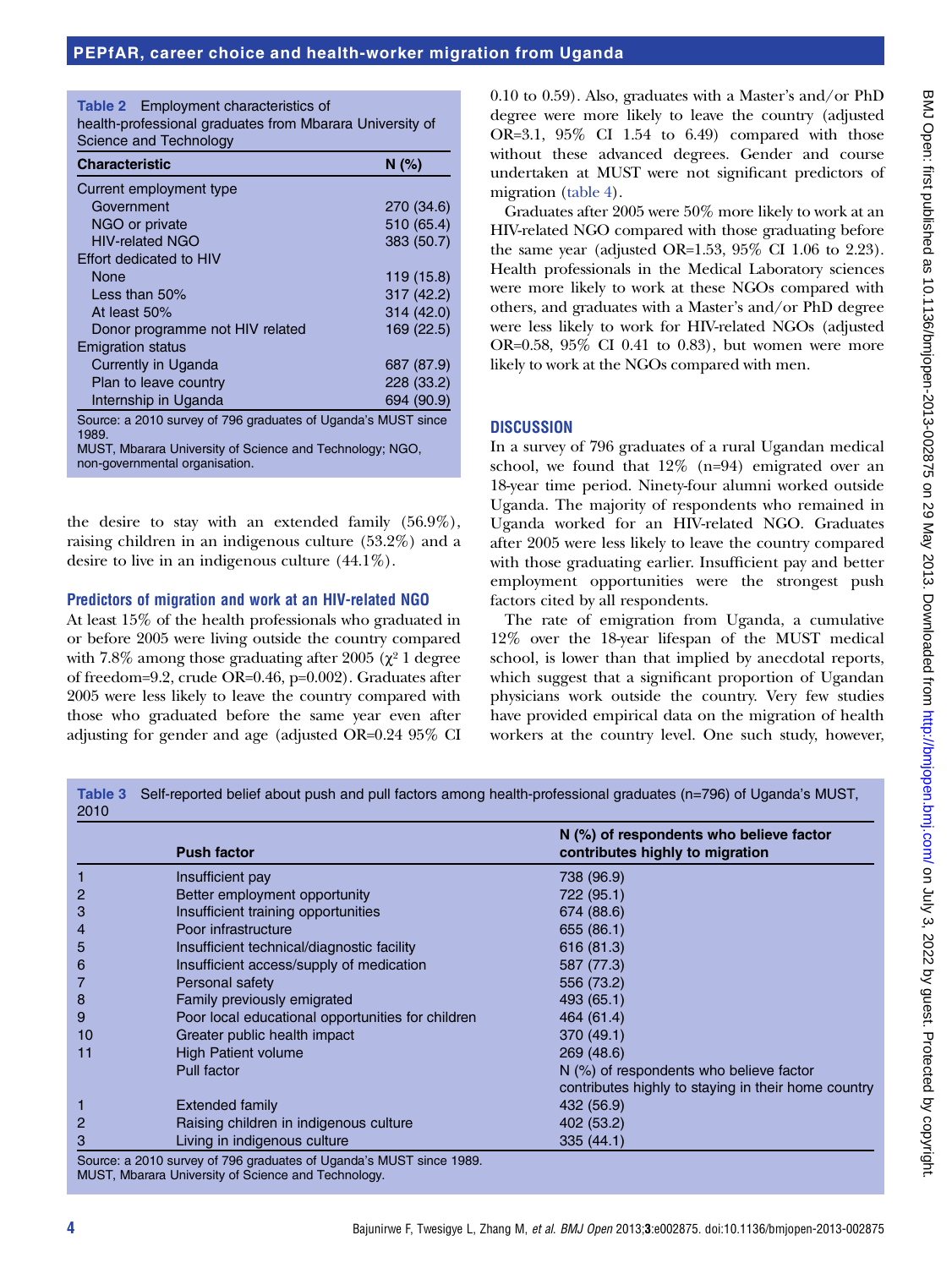|                              | OR and 95% CI of outcome variable |                       |                                |                       |  |
|------------------------------|-----------------------------------|-----------------------|--------------------------------|-----------------------|--|
|                              | <b>Outside Uganda</b>             |                       | <b>Work at HIV-related NGO</b> |                       |  |
| <b>Predictor</b>             | <b>Crude</b>                      | Adjusted*             | <b>Crude</b>                   | Adjusted*             |  |
| Year of graduation           |                                   |                       |                                |                       |  |
| Graduation in or before 2005 | 1.0                               | 1.0                   | 1.0                            | 1.0                   |  |
| Graduation after 2005        | $0.46$ (0.29 to 0.76)             | $0.24$ (0.10 to 0.59) | 1.75 (1.24 to 2.48)            | 1.53 (1.06 to 2.23)   |  |
| Internship                   |                                   |                       |                                |                       |  |
| Internship in Uganda         | 1.0                               | 1.0                   | 1.0                            | 1.0                   |  |
| No internship in Uganda      | $0.68$ (0.27 to 1.7)              | $0.48$ (0.11 to 2.07) | 2.13 (1.17 to 3.88)            | 1.99 (1.08 to 3.68)   |  |
| Gender                       |                                   |                       |                                |                       |  |
| <b>Male</b>                  | 1.0                               | 1.0                   | 1.0                            | 1.0                   |  |
| Female                       | 1.35 (0.87 to 2.11)               | 1.01 (0.62 to 1.65)   | 1.4 (0.98 to 1.99)             | 1.52 (1.04 to 2.21)   |  |
| Degree at MUST               |                                   |                       |                                |                       |  |
| <b>Medicine</b>              | 1.0                               | 1.0                   | 1.0                            | 1.0                   |  |
| <b>Nursing</b>               | $0.58$ (0.25 to 1.29)             | $0.42$ (0.09 to 1.85) | $0.82$ (0.46 to 1.42)          | $0.62$ (0.32 to 1.16) |  |
| <b>Medical laboratory</b>    | $0.19$ (0.04 to 0.81)             | $0.21$ (0.03 to 1.61) | 2.23 (1.22 to 4.06)            | 1.96 (1.06 to 3.62)   |  |
| Pharmacy <sup>+</sup>        |                                   |                       | 1.62 (0.38 to 6.87)            | $0.85$ (0.16 to 4.33) |  |
| Postgraduate training        |                                   |                       |                                |                       |  |
| <b>None</b>                  | 1.0                               | 1.0                   | 1.0                            | 1.0                   |  |
| Master's and/or PhD          | $3.7$ (2.3 to 5.9)                | $3.1$ (1.54 to 6.49)  | $0.53$ (0.38 to 0.75)          | $0.58$ (0.41 to 0.83) |  |
| Adjusted for gender and age  |                                   |                       |                                |                       |  |

Table 4 Factors associated with work outside Uganda or at an HIV-related NGO among MUST alumni, 2010

\*Adjusted for gender and age.

†No pharmacy graduate in the survey was out of the country.

MUST, Mbarara University of Science and Technology; NGO, non-governmental organisation.

tracked medical graduates from 1984 from Makerere University medical school, the oldest in Uganda, and found that 30% of the surviving physicians were working abroad.<sup>16</sup> The political instability during the 1980s may partly explain the outward migration. The country has experienced relative political stability since then.

The most common reasons cited for leaving the country were insufficient pay, search for better employment opportunities and insufficient training opportunities at home. These findings are consistent with a recent review of data on healthcare worker migration from sub-Saharan Africa, which showed the same reasons as being responsible for migration.<sup>17</sup> Even more recently, higher salaries and better training abroad were cited as the reasons for wishing to work abroad among medical students in Pakistan.<sup>18</sup>

As expected, the USA and the UK were the top destinations for the alumni. Our data are in agreement with other studies that have profiled the career path of medical graduates from low resource countries, such as the recent study from Nepal. $^{11}$  In the USA, Canada and the UK, foreign medical graduates make up to 28% of the physicians' workforce and a majority of these are from lower income countries<sup>19</sup> such as Uganda. In our study, new destinations such as South Sudan emerged as one of the preferred work sites for the medical graduates, highlighting the emerging role of the regional migration of health workers. South Sudan has experienced an increase in multinational donor funding for the health sector with disbursements increasing from US\$45.4 million in 2011 to US\$55.5 million in  $2012,20$ which very likely explains the migration of Ugandan physicians to South Sudan.

Multinational funding seems to be associated with retaining MUST graduates in Uganda. Most MUST graduates remain in Uganda and work for an HIV-related NGO, and the likelihood of emigrating declined after the introduction of PEPfAR funding for HIV/AIDS treatment in Uganda. The HIV-based NGOs or research organisations very likely offered increased and more attractive opportunities for work. A study by Brugha *et al*<sup>4</sup> from Zambia supports this premise. The qualitative study concluded that PEPfAR and other donor-supported programmes offer better salaries, which may be responsible for migration of health workers from the public sector to non-government facilities.4 Additional data on policy analysis from Zambia also show that global health initiatives (GHI), such as World Bank-supported, GFATM-supported and PEPfAR-supported programmes, may be responsible for depletion of human resources from the public sector by hiring these workers for the GHI funded projects.<sup>21</sup> In our study, the respondents supported the importance of pay and the largest majority cited it as the most important push factor.

Our study offers empirical data from a well-defined population on the distribution of the health workforce in the era of multinational HIV funding. Few studies have collected data to evaluate the potential effect that the multinational HIV programmes may have had on the distribution of the health workforce. Our findings provide preliminary evidence of the potential impact that donor funding has on health workforce distribution where increased investment in HIV seems to correlate with a workforce weighted towards HIV services. Understanding this distribution and its potential driver may provide answers to questions that are critical to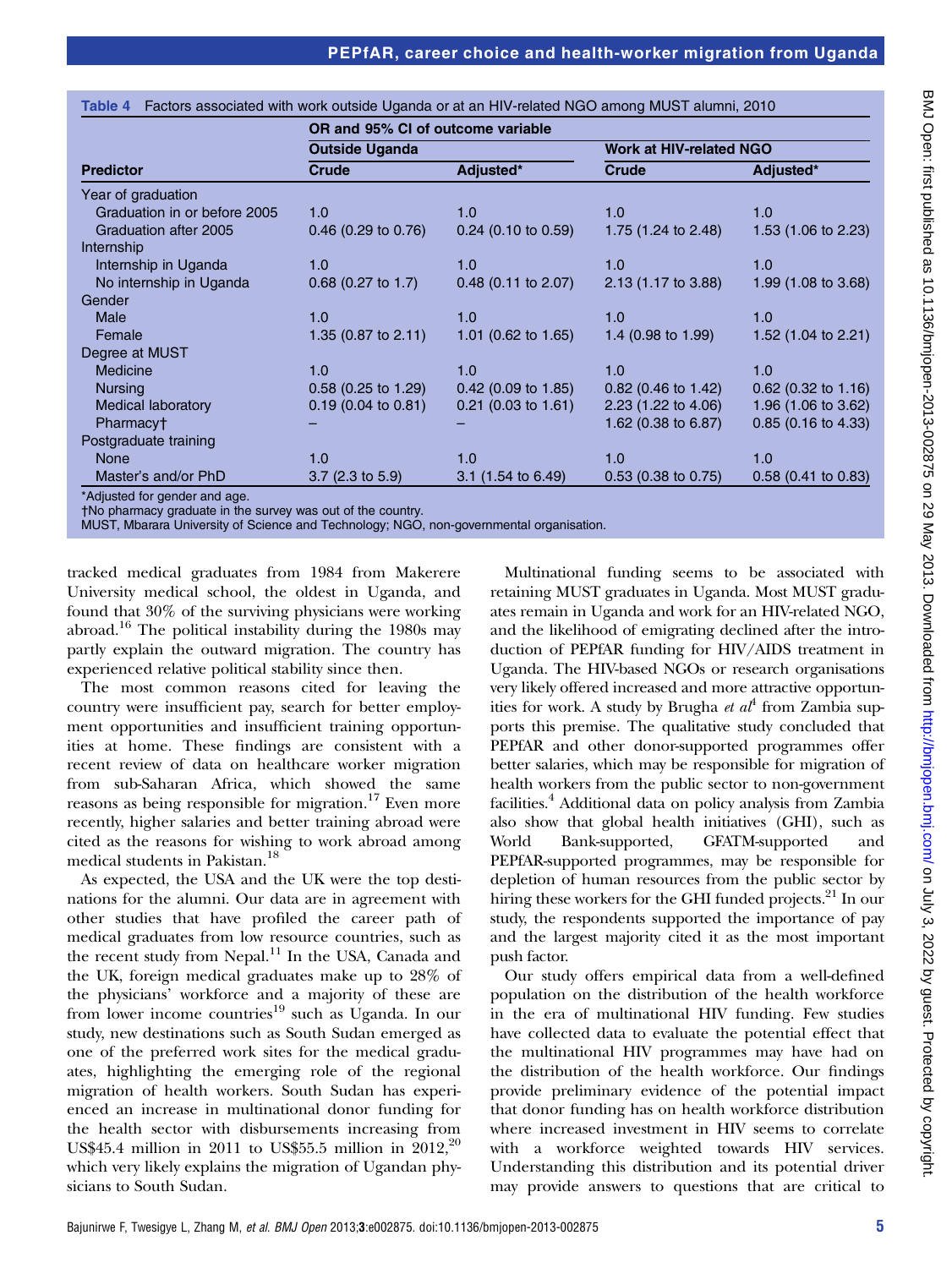## PEPfAR, career choice and health-worker migration from Uganda

addressing workforce challenges to meet disease burden more broadly.

Our findings show that increased funding streams in HIV/AIDS may have helped improve retention of indigenous healthcare workers. Additionally, HIV/AIDS funding has been effectively invested to create broader health system gains. For example, in Haiti, HIV/AIDS funding helped expand primary care services.<sup>22</sup> In recognition of the potential wider benefits of HIV/AIDS-targeted funding, we recommend that HIV donor funds should be channelled to attract health workers into other disease areas as well in order to more widely broaden healthcare capacity. Funding opportunities could include scholarships for providing care for non-communicable diseases or maternal–child health similar to existing scholarships provided for HIV/AIDS care.<sup>23</sup> Additionally, such funding recognises and takes advantage of the wide reach of HIV across the spectrum of disease conditions and vice versa. For example, antiretroviral therapy is now noted to cause increased preterm births<sup>24</sup> and adversely impact risk for cardiovascular disease.25 Also, the faculty should encourage other career choices among their students as evidence indicates that medical schools can be influential in making career choices.26

Our study has several limitations. First, studies on predictors of the distribution of medical graduates have shown that gender and rural upbringing are significant predictors of placement of work.<sup>11</sup>  $12^{9}$  In our study, gender was a significant predictor of working at an HIV NGO. However, we were not able to collect data on the other traditional factors that are well known for migration such as rural versus urban upbringing.

Second, this study was conducted in one medical school in Uganda, which may not be representative of other Ugandan medical schools or medical schools in other resource-limited countries in Africa. We conducted this survey as a case study, representative of where graduates of a Ugandan medical school might be working professionally. Uganda has five medical schools and, except for Mbarara and Makerere, all the others were started within the past 10 years. Makerere, based in Kampala, is more than 80 years old and Mbarara is 24 years; Mbarara provides a median age sample for medical schools in Uganda. This study should be repeated in other medical schools in Uganda and other African countries to obtain a continentwide picture of healthcare worker migration.

The third potential limitation was that we were able to reach only 85% of potential respondents. Anecdotal evidence provided by classmates suggested that most of the non-responding graduates were more likely to live abroad. We were not able to independently establish their countries of destination. The non-response may have led to an underestimate of the proportion of the alumni abroad. Another weakness was that we were not able to obtain the date of departure from the country; hence, we were not able to calculate the incidence rate for migration.

Lastly, the data also showed that a significant proportion of graduates plan to leave the country if and when

opportunities present themselves. Previous surveys have also shown high intent to migrate among Ugandan health workers.27 The intention to migrate among many in our sample may suggest that the current retention of health workers is tenuous and may shift towards higher rates of migration in the future. Future studies should combine more medical schools within the country or even across countries in Africa to obtain better representation.

In conclusion, we found a temporal trend in the migration of health workers from a Ugandan medical school in relationship to the inception of large-scale HIV programmes. More studies should be performed to determine the effect of preferential employment in the HIV-related NGOs on the delivery of services for other disease conditions.

#### Author affiliations

<sup>1</sup>Departmernt of Community Health, Mbarara University of Science and Technology, Mbarara, Uganda

<sup>2</sup>Harvard Medical School, Boston, Massachusetts, USA <sup>3</sup> Center for Global Health, Massachusetts General Hospital, Boston,

Massachusetts, USA

4 Harvard School of Public Health, Boston, Massachusetts, USA

Contributors FB participated in the design of the study, data collection, analysis, interpretation of results and drafting of the first version of the manuscript. LT participated in data collection, data entry, analysis and revision of the first draft of the manuscript. MZ participated in data collection, data entry and contributed to the first draft. VBK participated in the design of the study, drafting of the first version and revision of the manuscript. DRB participated in the design of the study, data analysis, interpretation of results and revision of the manuscript. All authors have read and approved the final manuscript.

Funding The study was funded by a Rockefeller Foundation grant to Mbarara University (Grant #2009 THS 313).

Competing interests DRB received support from K-24 MH87227. FB was supported by the Harvard Global Scholars programme at Mbarara University.

Patient consent Obtained.

Ethics approval Uganda National Council of Science and Technology.

Provenance and peer review Not commissioned; externally peer reviewed.

Data sharing statement No additional data are available.

#### **REFERENCES**

- 1. World Health Report 2006, Working together for Health: World Health Organization.
- 2. The Global AIDS Epidemic; UNAIDS Fact sheet. [http://www.unaids.](http://www.unaids.org/en/media/unaids/contentassets/documents/epidemiology/2012/201207_FactSheet_Global_en.pdf) [org/en/media/unaids/contentassets/documents/epidemiology/2012/](http://www.unaids.org/en/media/unaids/contentassets/documents/epidemiology/2012/201207_FactSheet_Global_en.pdf) [201207\\_FactSheet\\_Global\\_en.pdf](http://www.unaids.org/en/media/unaids/contentassets/documents/epidemiology/2012/201207_FactSheet_Global_en.pdf) (accessed 10 Nov 2012).
- 3. PEPFAR.<http://www.pepfar.gov/about/index.htm> (accessed 29 July 2011).
- 4. Brugha R, Kadzandira J, Simbaya J, et al. Health workforce responses to global health initiatives funding: a comparison of Malawi and Zambia. Hum Resour Health 2010;8:19.
- 5. Smith O, Gbangbade S, Hounsa A, et al. Benin: System-wide Effects of the Global Fund: Interim Findings. Bethesda, MD: The Partners for Health Reformplus Project, Abt Associates Inc. [http://](http://www.phrplus.org/Pubs/Tech068_fin.pdf) [www.phrplus.org/Pubs/Tech068\\_fin.pdf](http://www.phrplus.org/Pubs/Tech068_fin.pdf) (accessed Jul 2005).
- 6. Fairbank. BSaA. The System-wide Effects of The Global Fund To fight AIDS, tuberculosis and malaria: a conceptual framework. Technical Report No. 031.Bethesda, MD: The Partners for Health Reformplus Project, Abt Associates Inc. [http://www.phrplus.org/](http://www.phrplus.org/Pubs/Tech031_fin.pdf) [Pubs/Tech031\\_fin.pdf.](http://www.phrplus.org/Pubs/Tech031_fin.pdf) (accessed Oct 2003).
- 7. Mortality and burden of disease statistics. WHO, Department of Measurement and Health Information. 2008. [http://www.who.int/](http://www.who.int/healthinfo/statistics/mortality/en/index.html) [healthinfo/statistics/mortality/en/index.html](http://www.who.int/healthinfo/statistics/mortality/en/index.html)